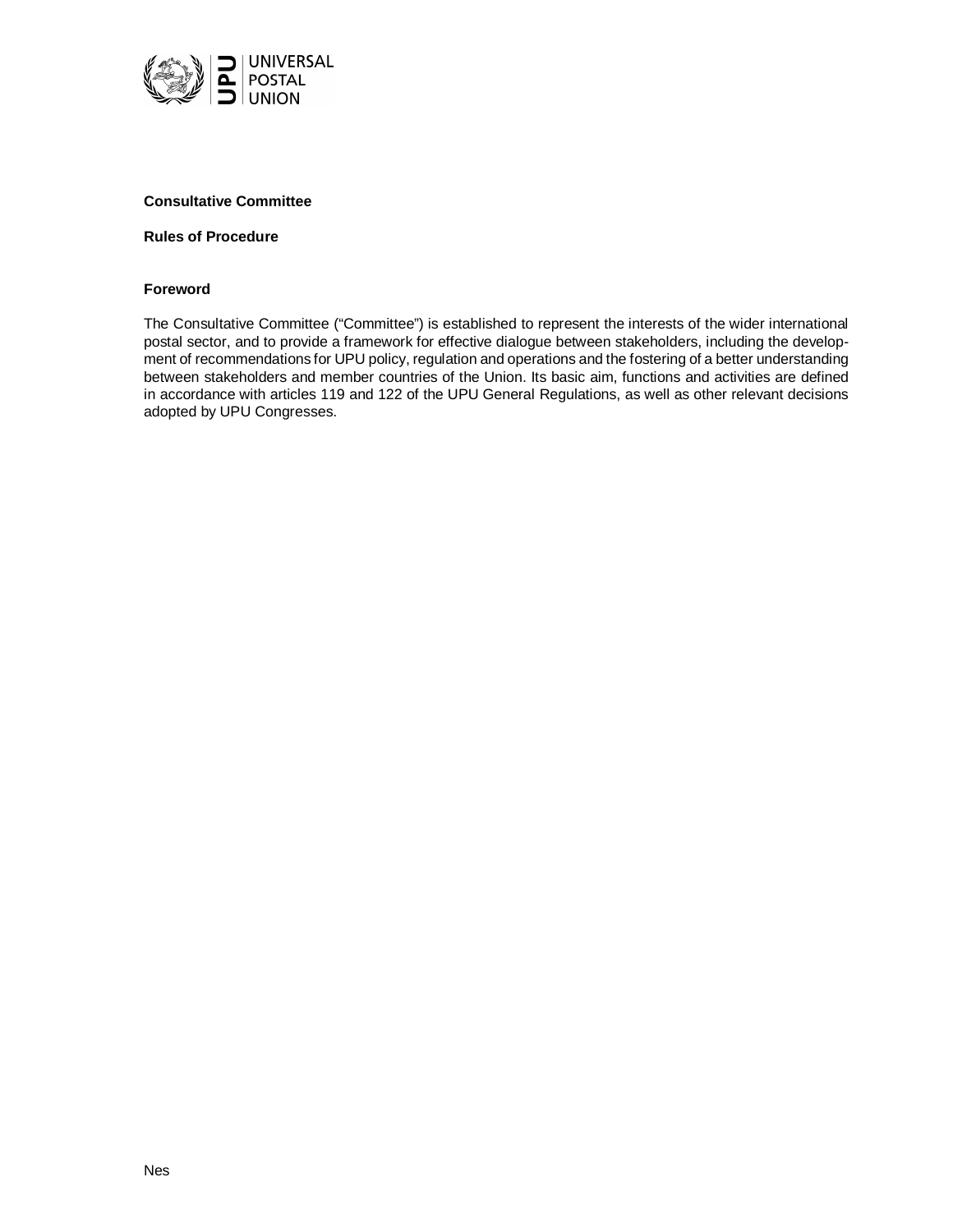# **Rules of Procedure of the Consultative Committee**

## **Contents**

## Article

| 1  | Members of the Committee                          | 3              |
|----|---------------------------------------------------|----------------|
| 2  | Membership applications                           | 3              |
| 3  | Observers and ad hoc observers                    | 4              |
| 4  | Organization of the Committee                     | 4              |
| 5  | Management Committee                              | 5              |
| 6  | Secretariat                                       | 5              |
| 7  | Sessions                                          | 5              |
| 8  | Order of seating                                  | 6              |
| 9  | Agenda                                            | 6              |
| 10 | Work methodology                                  | 6              |
| 11 | Financing of the Committee                        | 6              |
| 12 | Urgent questions raised between sessions          | $\overline{7}$ |
| 13 | Languages                                         | $\overline{7}$ |
| 14 | Quorum                                            | $\overline{7}$ |
| 15 | Voting                                            | $\overline{7}$ |
| 16 | Motions on points of order and procedural motions | 8              |
| 17 | Reopening of decisions                            | 9              |
| 18 | Amendment                                         | 9              |
| 19 | Effective date                                    | 9              |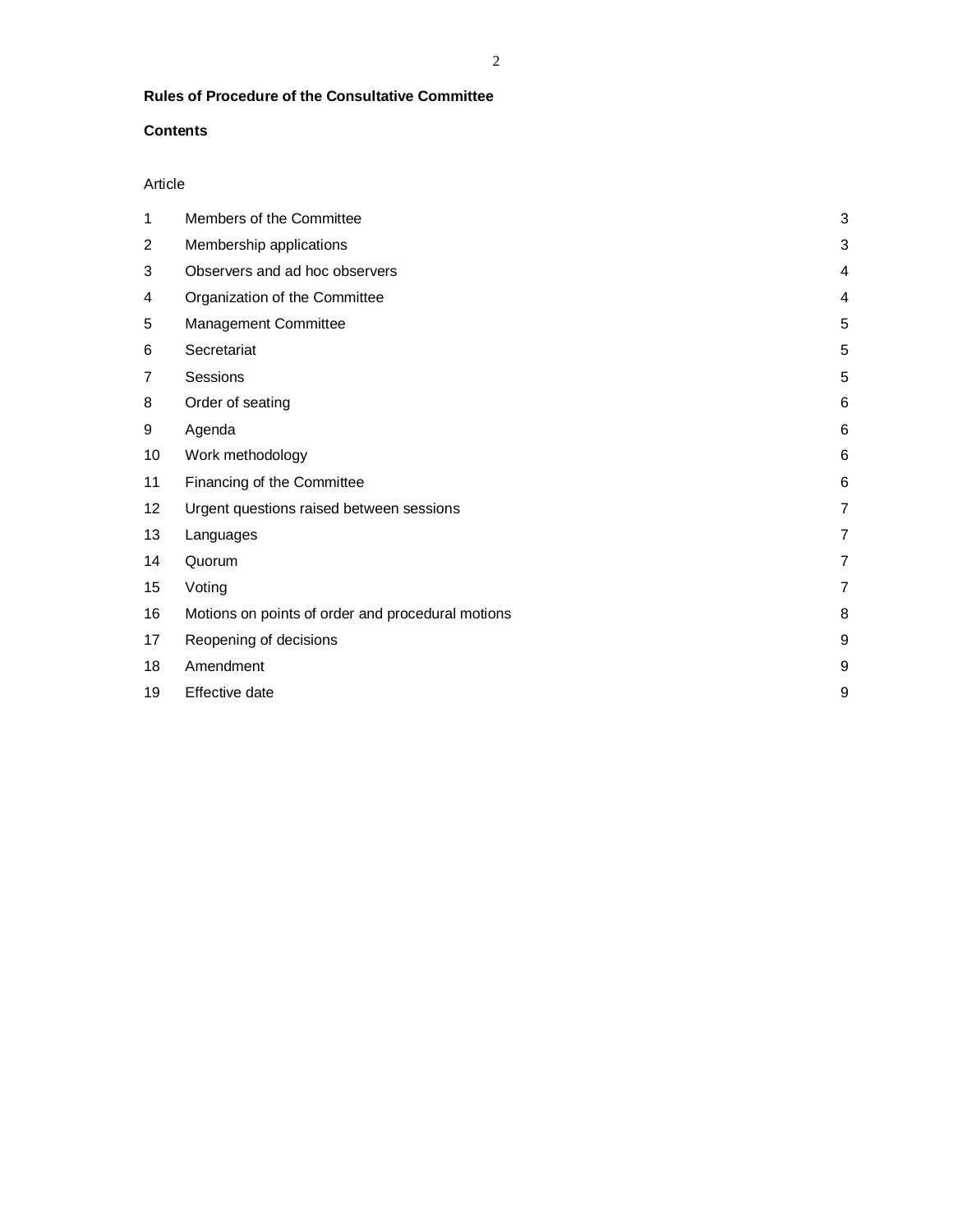- 1 In accordance with article 120 of the General Regulations, the Committee shall consist of:
- 1.1 non-governmental organizations (including organizations representing customers, delivery service providers, postal employees or postal employers); philanthropic entities; standardization, financial and development organizations; suppliers of goods and services to the postal services sector; transportation entities and other private sector entities; and like organizations of individuals and companies which have an interest in supporting the mission and objectives of the Union;
- 1.2 high-level figures from the postal sector recommended by member countries or the bodies of the Union concerned, including the Committee.

2 All members of the Committee shall be established (and, if so required by the Union member country concerned, duly registered) or, in the case of the high-level figures referred to in 1.2, have permanent residence, in a Union member country.

3 Each member of the Committee shall appoint its representative(s), who shall be competent in matters relevant to the work of the Union. This representative/these representatives may be accompanied by one or more other delegates, who shall also be entitled to participate in the discussions and work. Each member of the Committee shall have one vote.

4 Each member of the Committee shall provide the International Bureau with the names of its attending delegates, one week before every Committee meeting.

## Article 2 Membership applications

1 An entity in category 1.1 (article 1) may submit a request for Committee membership on the recommendation of the corresponding Union member country.

2 A Union member country, a UPU council or the Committee itself may submit a request for Committee membership for a high-level figure from the postal sector in category 1.2 (article 1).

3 Any requests for membership of the Committee as submitted by the entities or high-level figures referred to in article 120 of the General Regulations shall be accompanied by the prior written authorization or recommendation of the corresponding Union member country, in accordance with paragraph 2 of that article.

4 In each case, the request shall be sent to the Director General of the International Bureau ("Director General"), who, in consultation with the Chair and in accordance with the guidelines established by the CA, shall review the application and approve or deny the request**.**

5 Immediately upon being notified of the approval by the Committee, the successful applicant shall be eligible for participation in any activity open to members of the Committee.

6 Without prejudice to the automatic exclusion possibility referred to in article 11.4, membership of the Committee may also be revoked at any time by the CA if, in the latter's sole opinion, the criteria set forth in articles 1 and 2 are no longer fulfilled by the relevant member.

7 Any requests for membership of the Committee as referred to in paragraphs 1 and 2 shall be submitted in accordance with the relevant application form established by the Committee.

 $1$  The amendments to this article are effected as a result of amendments to article 120 of the UPU General Regulations and shall enter into force on 1 July 2022, the effective date of entry into force of the Additional Protocol to the General Regulations.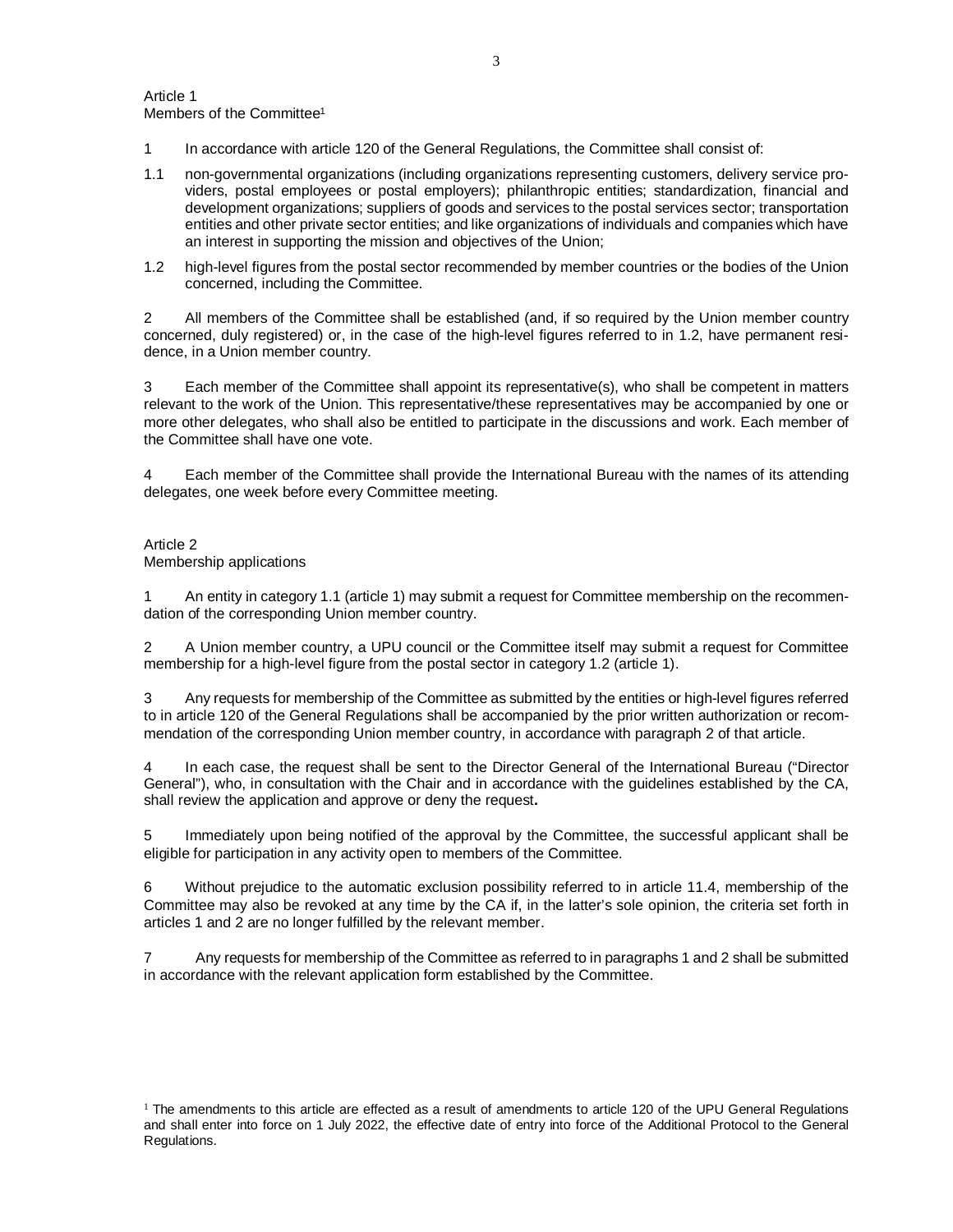Article 3 Observers and ad hoc observers

1 In accordance with article 125 of the General Regulations and as further detailed below, member countries of the Union and the observers and ad hoc observers referred to in article 105 of the UPU General Regulations may participate in sessions of the Committee, without the right to vote.

2 Upon request to the Chair of the Committee, representatives of the United Nations, restricted unions and other entities authorized to attend Union meetings as observers by virtue of a resolution or decision of Congress shall be invited to attend and to take part in the discussions of the Committee as observers.

3 After consultation with the Chair of the CA and the Secretary General, the Chair of the Committee shall be authorized to invite specialized agencies of the United Nations, other intergovernmental organizations, any international body, any association or enterprise, or any qualified person to attend meetings of the Committee as ad hoc observers if the Chair of the Committee considers that this is in the interests of the Union and of the **Committee.** 

4 The observers and ad hoc observers referred to in paragraphs 1 to 4 shall not be entitled to vote, but may take the floor with the permission of the Chair of the Committee.

### Article 4

Organization of the Committee

1 Immediately after each UPU Congress, the Chair of the CA shall preside at the organizational meeting and at subsequent elections of Committee officers, in accordance with article 123 of the General Regulations.

2 The Committee shall elect a Chair and a Vice-Chair, as well as seven other members of the Management Committee. All elected officers shall take up their duties immediately upon election and serve concurrently until the next UPU Congress; their mandates shall be renewable.

3 The Chair and Vice-Chair, as well as the other members of the Management Committee, shall be required to fulfil the following requirements:

- 3.1 be employed or officially nominated by the member concerned (such a requirement to apply throughout the duration of term of office as defined in paragraph 2 above); and
- 3.2 be able to substantiate their professional skills and experience to carry out the required functions within the Committee in an appropriate manner, including in particular the availability to travel and to participate in meetings of the Committee, as well as sufficient technical knowledge of matters pertaining to the activities of the Committee.

4 Should the nominated representative of a member of the Management Committee no longer be able to represent the respective member, the said member shall nominate another representative to serve during the pending period of the mandate under the conditions set out in paragraph 3.2 above.

5 For the purpose of this article, the nominated representative of a member of the Management Committee shall be deemed as no longer able to represent the respective member when the representative or the member that appointed the representative declares that he or she is unable to carry out the duties or if the representative is no longer employed by the member in question.

6 Should a member of the Management Committee no longer be a member of the Committee (or if the member concerned is subject to the sanctions defined in article 11.4 of these Rules), such a vacancy shall be filled by means of the election procedures defined below in paragraph 7.

7 Where there is no consensus or where there is more than one candidate, the elections of the Chair and the Vice-Chair, as well as those of the seven other members of the Management Committee, shall take place by secret ballot. The candidate obtaining a majority of the votes of members present and voting shall be elected. The expression "members present and voting" shall mean members entitled to vote for one of the candidates. Abstentions shall not be taken into consideration. Similarly, blank or spoilt ballot papers shall not be taken into account. In the event of a tie, an additional ballot or ballots shall be held to decide between the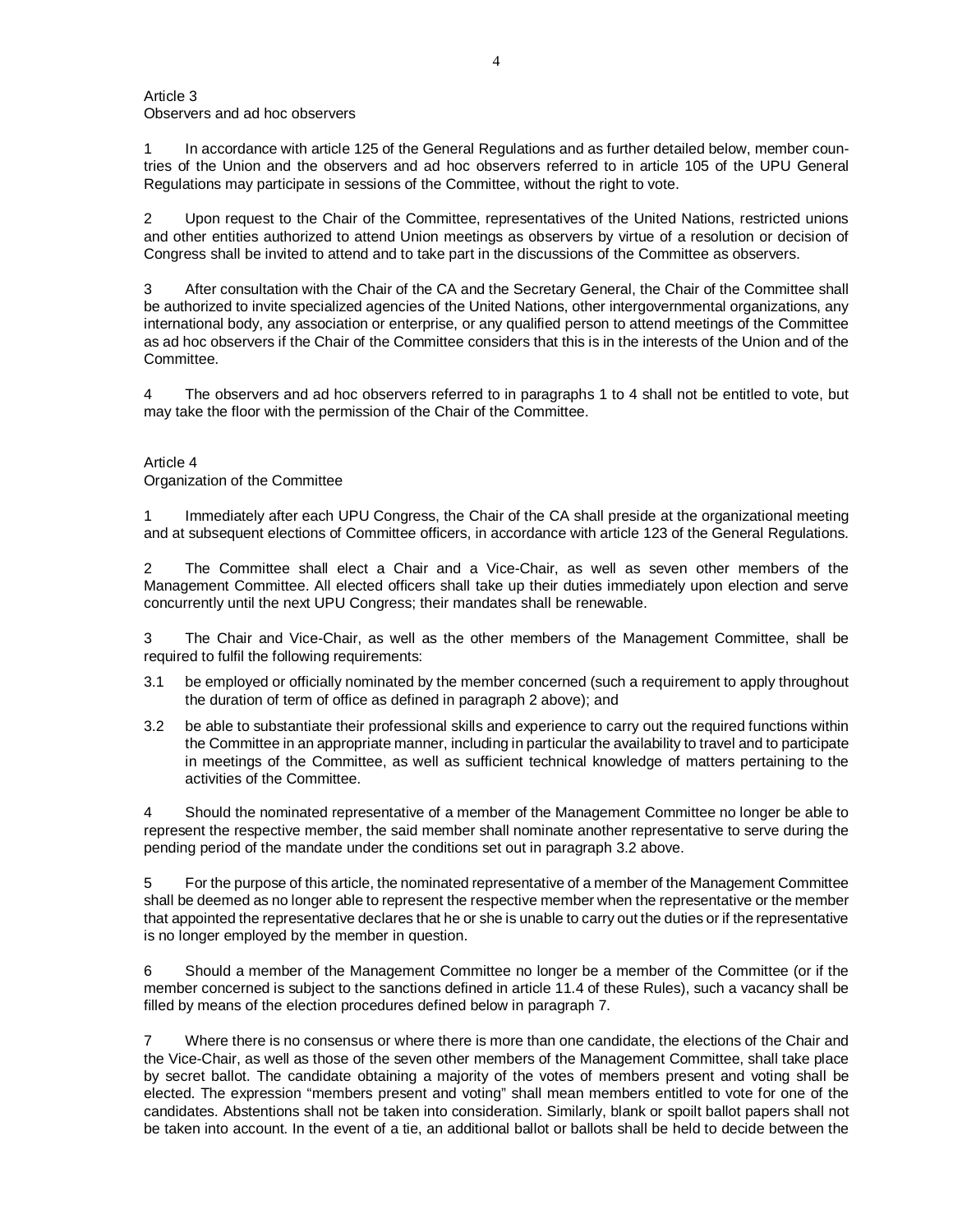tied candidates, and the voting will be restricted to these candidates only. As many ballots shall be held as are necessary.

### Article 5 Management Committee

1 The work of the Committee shall be guided by a Management Committee consisting of the Chair and Vice-Chair of the Committee and seven other members elected in accordance with the procedures defined in article 4 above.

2 The quorum required for the Management Committee meetings shall be five attending or represented members. Voting shall be conducted in accordance with article 15.

3 If a member of the Management Committee is not able to attend a meeting, this member shall, exceptionally, be able to delegate its right to vote to another member of the Management Committee entitled to vote, subject to prior written notice being provided to the Committee Chair. However, each representative of the Management Committee shall be able to represent only one member in addition to the one usually represented.

4 Members of the Committee that are not members of the Management Committee may attend meetings of the Management Committee as observers, provided that not more than one individual serves in an observer capacity to represent any Committee member.

5 The Management Committee shall prepare the work of each session and monitor the progress of the work of the Committee. It shall assist the Chair of the Committee in drawing up the provisional agenda of its meetings and in coordinating the work of the Committee.

6 The Management Committee shall perform all such tasks as the Committee may decide to entrust to it or for which the need arises between meetings of the Committee. Moreover, the Management Committee shall be able to assign specific duties to members, in the interests of the Committee.

### Article 6 **Secretariat**

1 The Secretariat of the Committee shall be provided by the International Bureau under the responsibility of its Director General and shall have the following functions, without prejudice to the duties of the Director General and Deputy Director General as specified in articles 128 and 129 of the General Regulations:

- 1.1 take part in the discussions of the Committee without the right to vote;
- 1.2 prepare the work of the Committee and make available on the UPU website all the documents published on the occasion of each session. The documents published before the session shall be made available in accordance with the rules pertaining to the CA;
- 1.3 publish the report of the meeting after it has been approved by the Chair of the Committee; and
- 1.4 assist the Chair of the Committee with preparing appropriate reports for the CA, the POC and Congress about the activities of the Committee.

#### Article 7 **Sessions**

1 The Committee shall meet once a year, in principle at Union headquarters and at the same time as meetings of the POC. The date and location of each meeting shall be fixed by the Committee's Chair, in agreement with the Chair of the CA, the Chair of the POC and the Director General.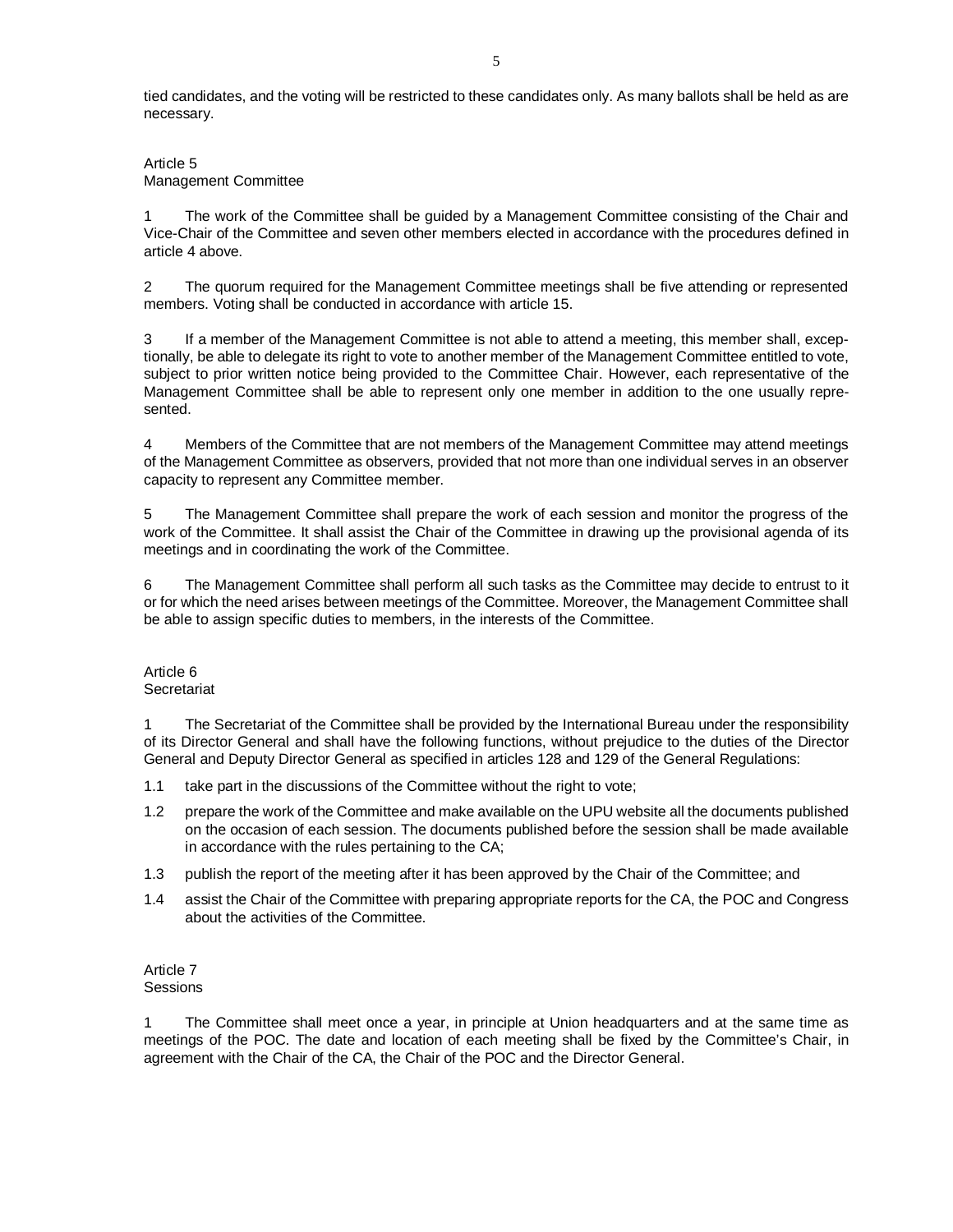2 At one of the council sessions, the Committee shall fix the approximate date and duration of its next session. If compelled by circumstances, the Chair, after consulting the Director General, may alter the date or duration which has been fixed, provided the alteration is notified to the members of the Committee in sufficient time.

3 The Committee may meet, exceptionally, when a request for this is made or approved by at least one third of its members or on the initiative of its Chair. The date shall be fixed by the Chair of the Committee with the prior agreement of the Chair of the CA and of the Director General. Not less than 15 days' notice, by electronic means, shall be given of any such meeting.

#### Article 8 Order of seating

1 At meetings of the Committee and its bodies, if considered necessary, delegations shall be seated in the French alphabetical order of members.

#### Article 9 Agenda

1 The Chair of the Committee shall draw up, with the support of the secretariat and after consultation with the Management Committee, the provisional agenda for each session of the Committee. This agenda shall be sent to the members of the Committee and to the observers and ad hoc observers at the same time as the convening notice.

2 The provisional agenda shall be considered for approval as the first item of business at any meeting.

## Article 10 Work methodology

1 In accordance with article 123 of the General Regulations, the Committee shall, taking into account the general principles of the Union and subject to the concurrence of the CA and having consulted the POC, determine its internal organization and methods of work which are most suitable for the completion of its activities.

Article 11 Financing of the Committee

1 Each member of the Committee shall be charged a membership fee in order to defray the costs of convening and running the Committee. The Committee shall develop a sliding scale for membership fees (including, as appropriate, any specific fee-related membership benefits) in order to take into account the varied financial capabilities and substantive contribution levels of the members.

2 At least once a year, the International Bureau shall provide the Committee with a report on income and expenses related to the work of the Committee, including information on members' contributions to the Committee.

3 The amount of the annual membership fee shall be agreed upon by a majority of the Committee members entitled to vote following discussion of financial needs with the Secretariat.

4 Membership fees shall be due at the beginning of each calendar year. Members that have not paid the membership fee within three months from the date of the invoice may not participate in the meetings of the Committee and shall not be eligible to vote until their outstanding debts in arrears are settled in full. Moreover, members that have not paid their membership fees for two years shall be automatically excluded from the Committee.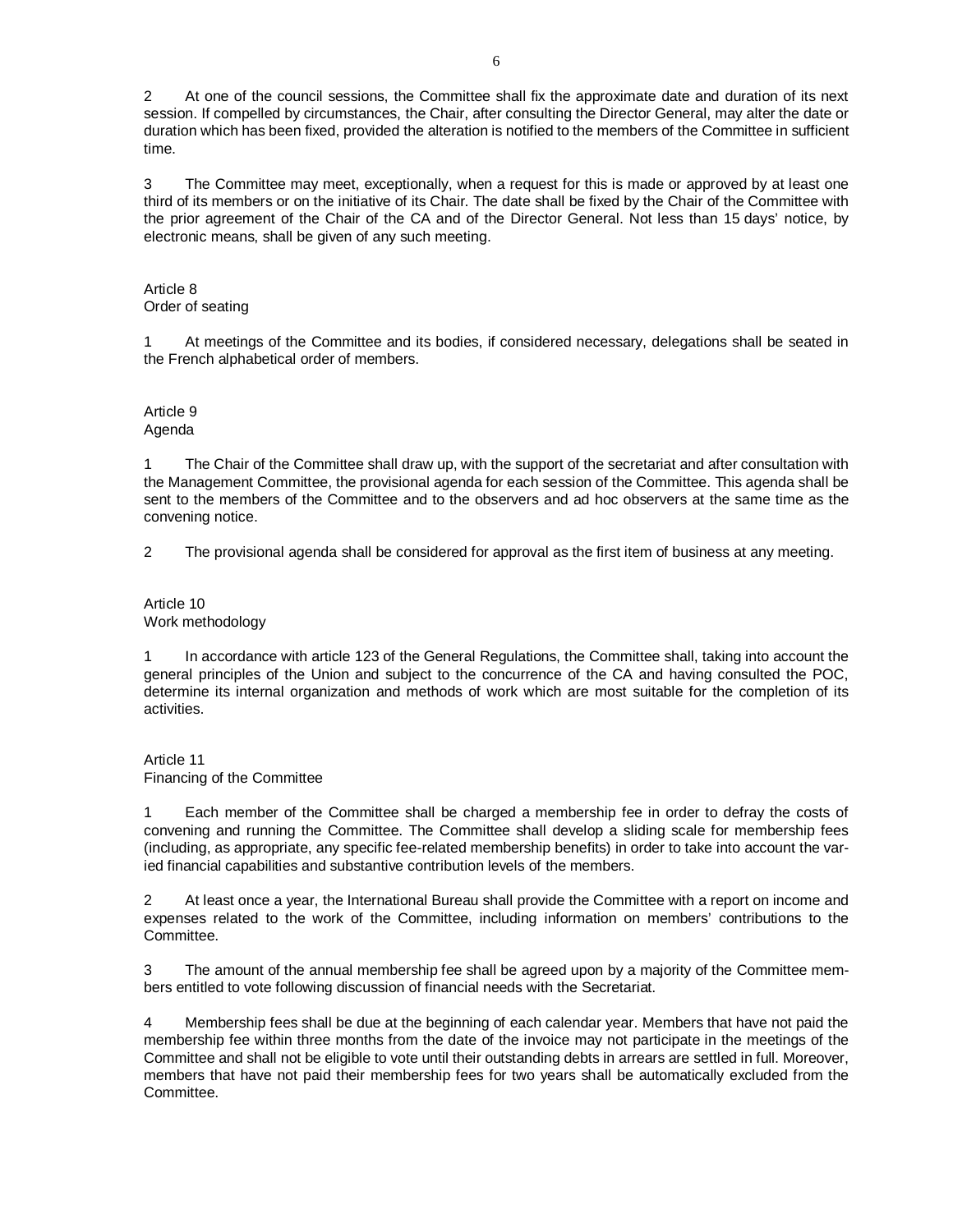4.1 In order to be reinstated following the automatic loss of membership referred to above, a former member shall re-apply for membership using the relevant admission procedures set forth in these Rules. However, in such a case, membership shall not be effective until all debts and interest owed to the Committee for the previous years of membership have been paid in full.

5 All members of the Committee, as well as observers and ad hoc observers, shall be responsible for covering their own travel and daily expenses in relation to meetings of the Committee or any subsidiary bodies.

#### Article 12

Urgent questions raised between sessions

1 Urgent questions raised between sessions shall be dealt with by the Chair.

2 If, in the judgement of the Chair of the Committee, wider consultation is desirable, the Chair of the Committee shall consult the members of the Management Committee. In due course, the Chair of the Committee shall inform the members of the Committee of the issue raised and the solutions adopted.

Article 13 Languages

1 The Committee, by majority vote, shall determine the language or languages besides French as the official language in which documents are issued and in which business is conducted at its meetings. In doing so, the Committee shall take into account articles 155 and 156 of the General Regulations relating to languages, the language capabilities and needs of its members and its secretariat, as well as the costs of providing document or translation and interpretation services in other languages.

2 After the Committee has made a determination regarding languages, any member that wishes to have interpretation in any other language must provide at its own expense for interpretation into that language and also from that language into a language approved by the Committee. Requests for such arrangements must be sent to the secretariat at least three months before the opening of the meeting in question.

Article 14 Quorum

1 Meetings shall be convened at the announced time and date. A quorum of one third of the Committee members eligible to vote shall be required for voting.

Article 15 Voting

1 In principle, the Committee shall seek to elicit all views of stakeholders and to communicate the diversity of views in its reports to the bodies of the Union. However, when, for reasons of efficiency, a vote is needed:

1.1 each member of the Committee shall have a single vote;

1.2 questions shall be decided by a simple majority of members present and voting (entitled to vote);

1.3 in the event of a tie, the proposal shall be considered as rejected.

2 If a member of the Committee is prevented from attending a meeting, they may as an exceptional measure delegate their right to vote to the representative of another member having the right to vote, provided they give previous notice in writing to the Chair of the Committee. However, a member of the Committee may represent only one Committee member other than their own.

3 The voting method shall be decided before the voting commences. Voting may be:

3.1 by a show of hands;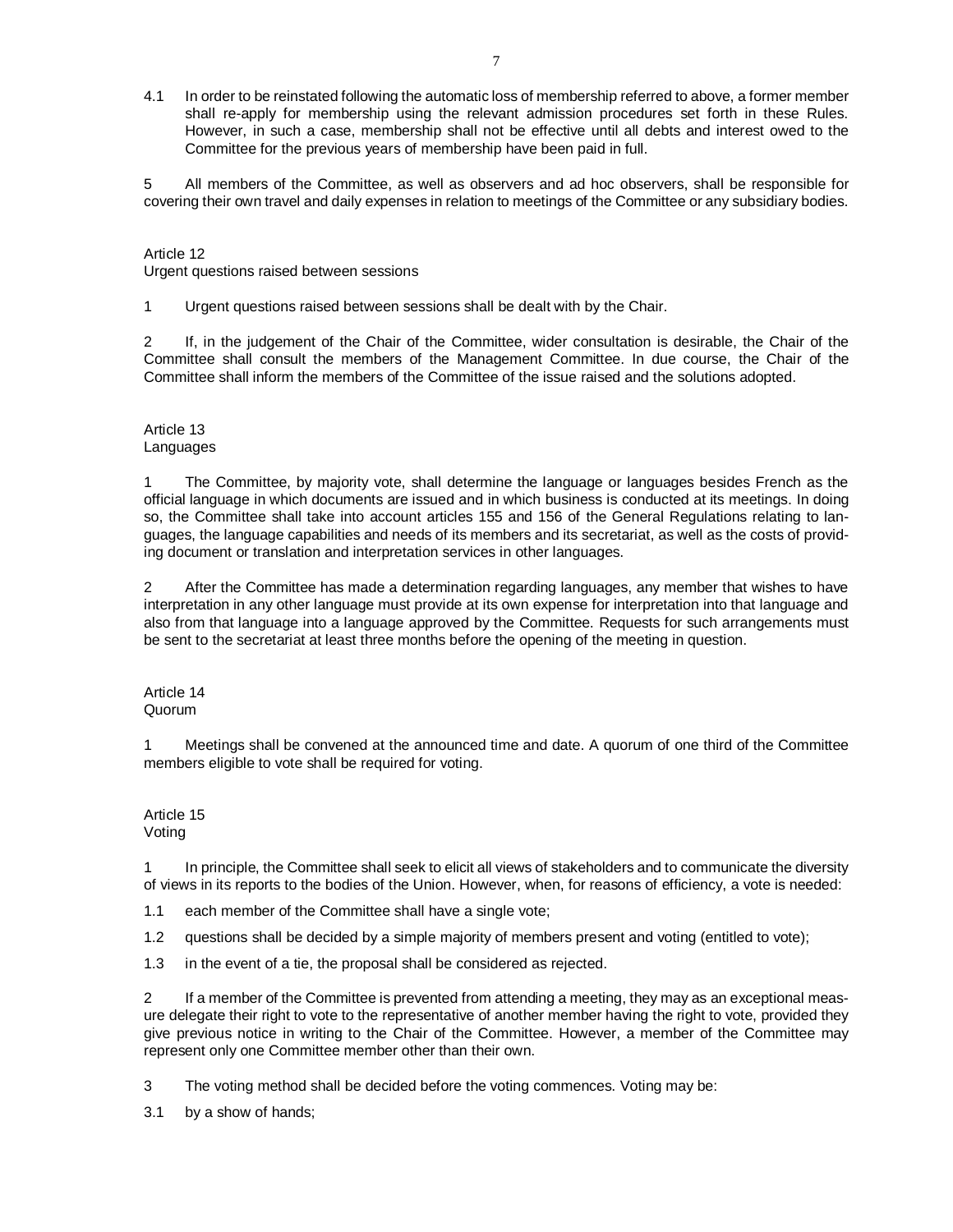- 3.2 by roll-call, at the request of a member of the Committee or if desired by the Chair. The roll-call shall be taken in the alphabetical order of members of the Committee;
- 3.3 by secret ballot: at the request of at least two members of the Committee; in this case, the necessary measures shall be taken to ensure this procedure is properly carried out, whether by electronic or traditional means; the secret ballot shall take precedence over the other voting procedures.

4 The expression "members present and voting" shall mean members voting "for" or "against" the proposal examined. Abstentions shall not be taken into consideration; similarly, blank or spoiled ballot papers shall not be taken into account in the event of a secret ballot.

5 Once the voting has begun, no delegation may interrupt it, except to raise a point of order relating to the way in which the vote is being taken.

6 The voting rules shall apply to decisions taken by the Plenary of the Committee or by the Management Committee.

#### Article 16

Motions on points of order and procedural motions

1 During the discussion of any question and even, where appropriate, after the closure of the debate, a delegation may submit a motion on a point of order for the purpose of requesting:

1.1 clarification on the conduct of the debates;

1.2 observance of the Rules of Procedure;

1.3 a change in the order of discussion of proposals suggested by the Chair.

2 The motion on a point of order shall take precedence over all questions, including the procedural motions set forth in paragraph 4.

3 The Chair of the Committee shall immediately provide the desired clarifications or take the decision considered advisable on the subject of the motion on a point of order. In the event of an objection, the Chair's decision shall be put to the vote forthwith.

4 In addition, during discussion of a question, a delegation may introduce a procedural motion with a view to proposing:

4.1 the suspension of the meeting;

4.2 the closure of the meeting;

4.3 the adjournment of the debate on the question under discussion;

4.4 the closure of the debate on the question under discussion.

5 Procedural motions shall take precedence, in the order set out above, over all other proposals except the motions on points of order referred to in paragraph 1.

6 Motions for the suspension or closure of the meeting shall not be discussed, but shall be put to the vote immediately.

7 When a member proposes adjournment or closure of the debate on a question under discussion, only two speakers against the adjournment or the closure of the debate may speak, after which the motion shall be put to the vote.

8 The member that submits a motion on a point of order or a procedural motion may not, in its submission, deal with the substance of the question under discussion. The proposer of a procedural motion may withdraw it before it has been put to the vote, and any motion of this kind, whether amended or not, which is withdrawn may be reintroduced by another delegation.